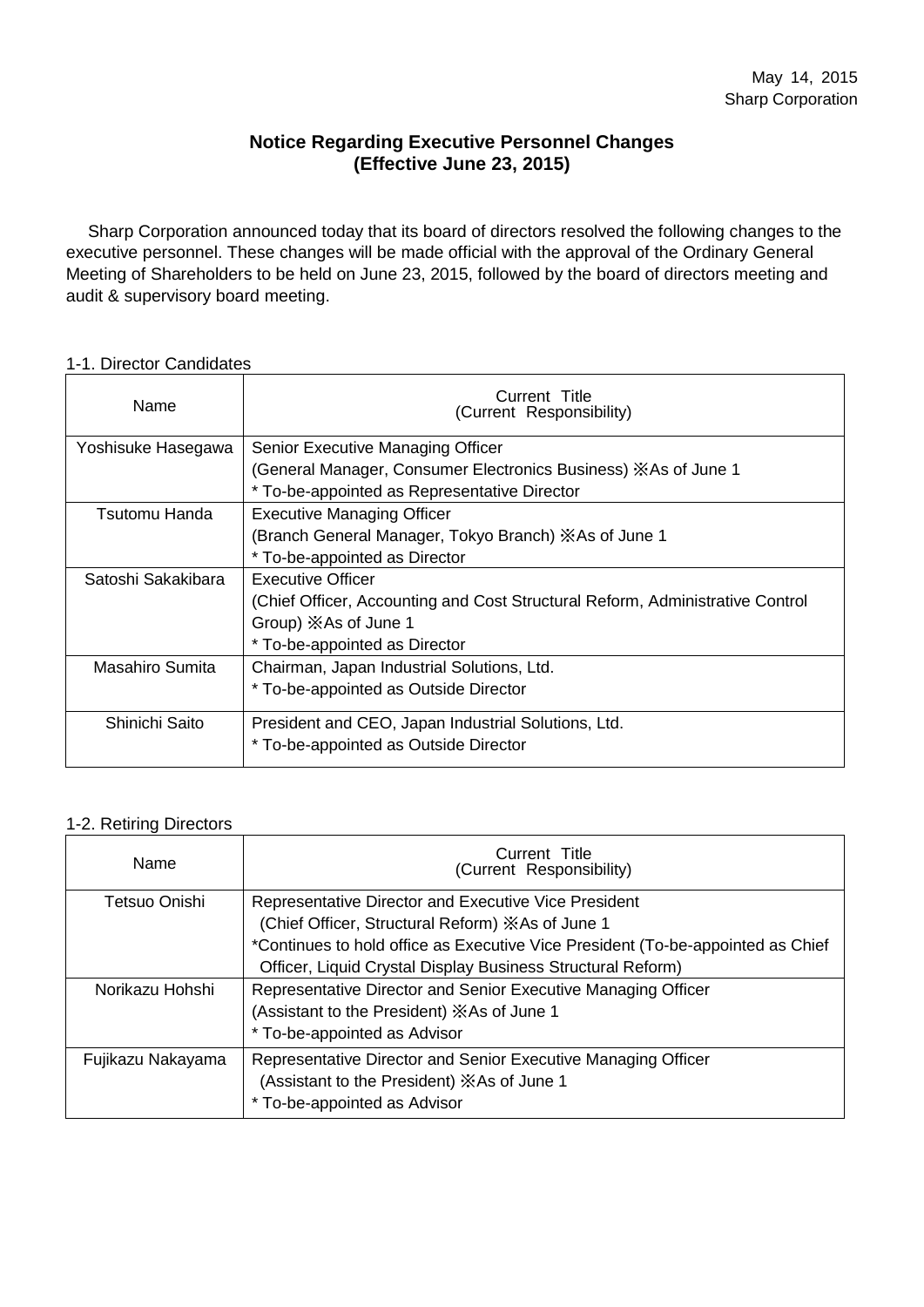#### 1-3. Change of Director

| New Title<br>(New Responsibility) | Name               | <b>Current Title</b><br>(Current Responsibility)                                                         |
|-----------------------------------|--------------------|----------------------------------------------------------------------------------------------------------|
| Director, Chairman                | Shigeaki Mizushima | Representative Director<br>and Executive Vice President<br>(Assistant to the President)<br>XAs of June 1 |

## 2-1. Audit & Supervisory Board Member Candidates

| New Title                                       | Name        | <b>Current Responsibility</b>                                                                                                     |
|-------------------------------------------------|-------------|-----------------------------------------------------------------------------------------------------------------------------------|
| Audit & Supervisory Board Member<br>(Full-time) | Shuzo Fujii | Advisor, Mizuho Securities Co., Ltd.<br>* join Sharp Co. in June 1<br>Senior General Manager, Management<br><b>Planning Group</b> |
| Audit & Supervisory Board Member                | Tohru Suda  | Suda Accounting Firm                                                                                                              |

## 2-2. Retiring Audit & Supervisory Board Members

| Name            | Current Title                                |
|-----------------|----------------------------------------------|
| Junzo Ueda      | Audit & Supervisory Board Member (Full-time) |
| Shinji Hirayama | Audit & Supervisory Board Member             |

## 3. Retiring Executive Officers

| Name               | Current Title                                                 |
|--------------------|---------------------------------------------------------------|
| Shigeaki Mizushima | Representative Director and Executive Vice President          |
| Norikazu Hohshi    | Representative Director and Senior Executive Managing Officer |
| Fujikazu Nakayama  | Representative Director and Senior Executive Managing Officer |

#### 4. Scheduled Effective Date

June 23, 2015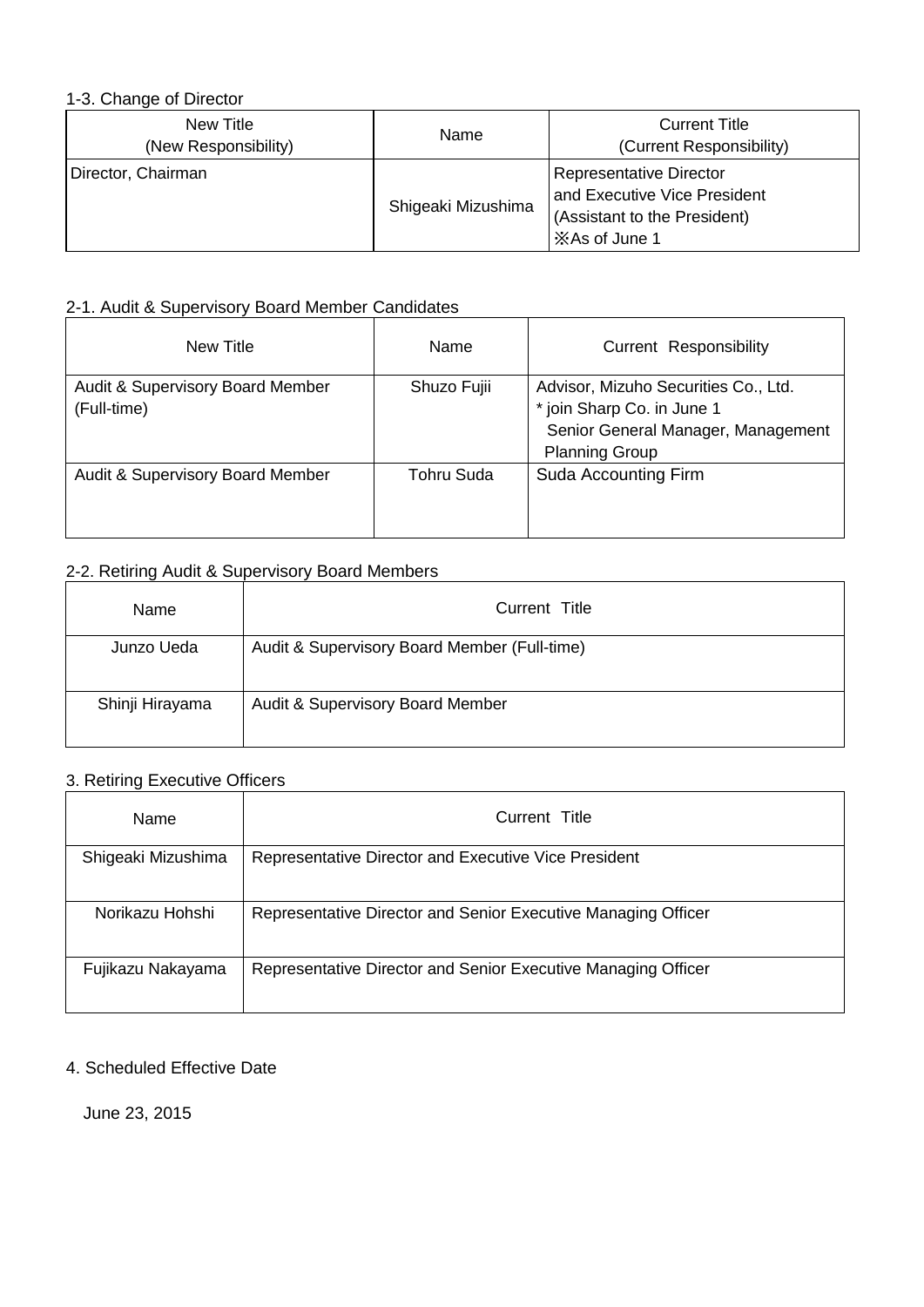Reference: Directors and Audit & Supervisory Board Members (Effective June 23)

| Name                | <b>Title</b>                                                  |
|---------------------|---------------------------------------------------------------|
| Shigeaki Mizushima  | Director, Chairman                                            |
| Kozo Takahashi      | President                                                     |
| Yoshisuke Hasegawa  | Representative Director and Senior Executive Managing Officer |
| Yoshihiro Hashimoto | Director and Executive Managing Officer                       |
| Yumiko Ito          | Director and Executive Managing Officer                       |
| Akihiro Hashimoto   | Director and Executive Managing Officer                       |
| Tsutomu Handa       | Director and Executive Managing Officer                       |
| Satoshi Sakakibara  | Director and Executive Officer                                |
| Makoto Kato         | <b>Outside Director</b>                                       |
| Shigeo Ohyagi       | <b>Outside Director</b>                                       |
| Mikinao Kitada      | <b>Outside Director</b>                                       |
| Masahiro Sumita     | <b>Outside Director</b>                                       |
| Shinichi Saito      | <b>Outside Director</b>                                       |
| Yujiro Nishio       | Audit & Supervisory Board Member(Full-time)                   |
| Shuzo Fujii         | Audit & Supervisory Board Member(Full-time)                   |
| Yoichiro Natsuzumi  | <b>Audit &amp; Supervisory Board Member</b>                   |
| Masuo Okumura       | <b>Audit &amp; Supervisory Board Member</b>                   |
| <b>Tohru Suda</b>   | Audit & Supervisory Board Member                              |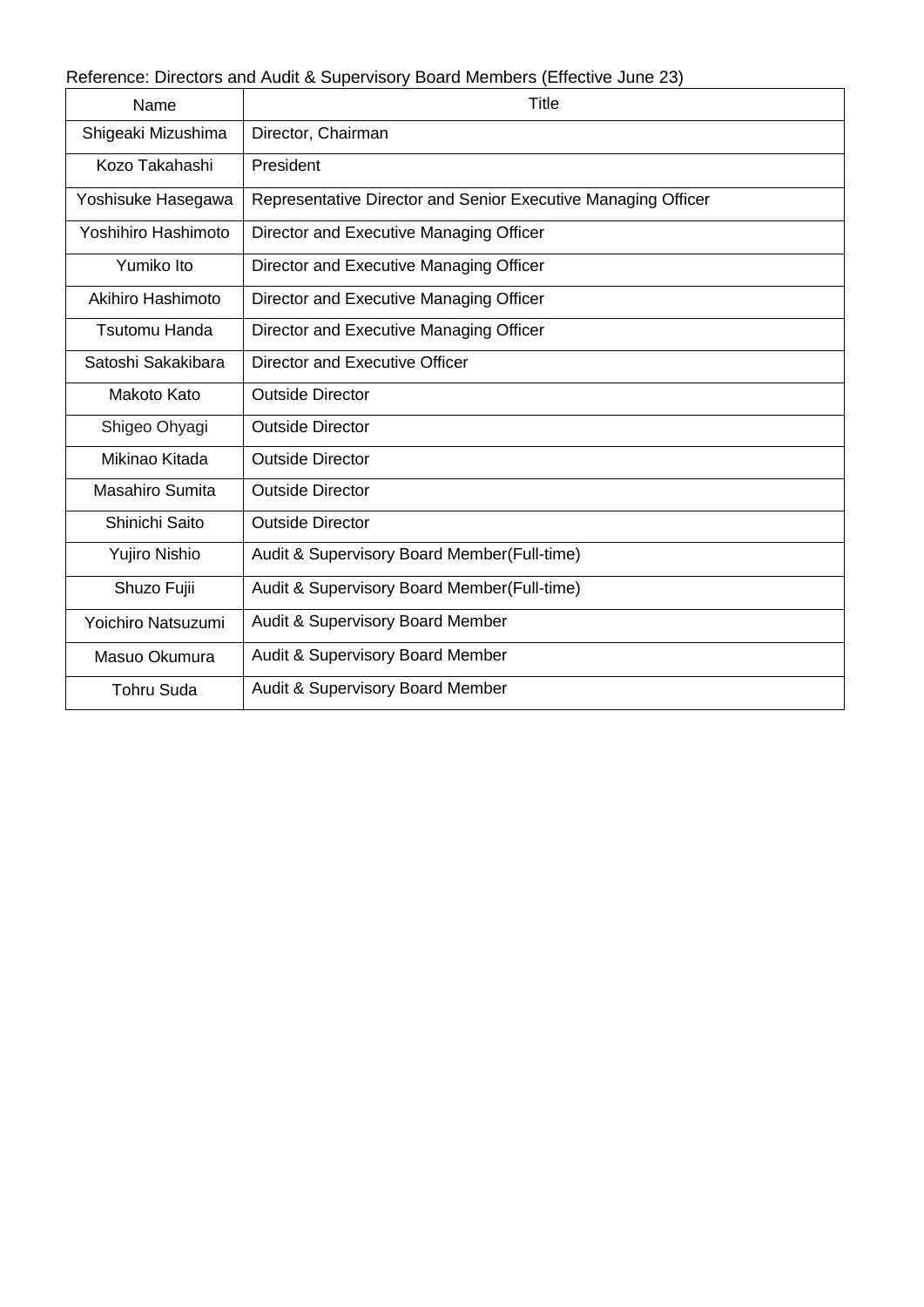# **Biography**

## Biography of Representative Director Candidate

| Name          | Yoshisuke Hasegawa |                                                      |
|---------------|--------------------|------------------------------------------------------|
| Date of Birth | April 19, 1955     |                                                      |
| Career        | April<br>1980      | Joined Sharp Corporation                             |
|               | 2003<br>May        | Group Deputy General Manager, Communication Systems  |
|               |                    | Group; Division General Manager, Personal            |
|               |                    | <b>Communication Systems Division II</b>             |
|               | April<br>2005      | Group General Manager, Communication Systems Group   |
|               | 2005<br>June       | Director;                                            |
|               |                    | Group General Manager, Communication Systems Group   |
|               | 2007<br>April      | Managing Director;                                   |
|               |                    | Group General Manager, Communication Systems Group   |
|               | 2008<br>June       | <b>Executive Managing Officer;</b>                   |
|               |                    | Group General Manager, Communication Systems Group   |
|               | September 2008     | <b>Executive Officer;</b>                            |
|               |                    | Group General Manager, Communication Systems Group   |
|               | April<br>2009      | <b>Executive Managing Officer;</b>                   |
|               |                    | Group General Manager, Mobile Liquid Crystal Display |
|               |                    | Group                                                |
|               | April<br>2010      | <b>Executive Managing Officer;</b>                   |
|               |                    | General Manager, Liquid Crystal Display Business;    |
|               |                    | Group General Manager, Liquid Crystal Display Group  |
|               | 2011<br>January    | <b>Executive Managing Officer;</b>                   |
|               |                    | Group General Manager, Liquid Crystal Display Group  |
|               | April<br>2011      | <b>Executive Managing Officer;</b>                   |
|               |                    | General Manager, Display Device Business             |
|               | August 2012        | <b>Executive Managing Officer;</b>                   |
|               |                    | General Manager, Display Device Business;            |
|               |                    | Group General Manager, Display Device Development    |
|               |                    | Group                                                |
|               | April<br>2013      | <b>Executive Managing Officer;</b>                   |
|               |                    | General Manager, Communication Systems Business;     |
|               |                    | Division General Manager, Communication Systems      |
|               |                    | <b>Division</b>                                      |
|               |                    | (In the Present)                                     |
| Sharehold     | 41,712             |                                                      |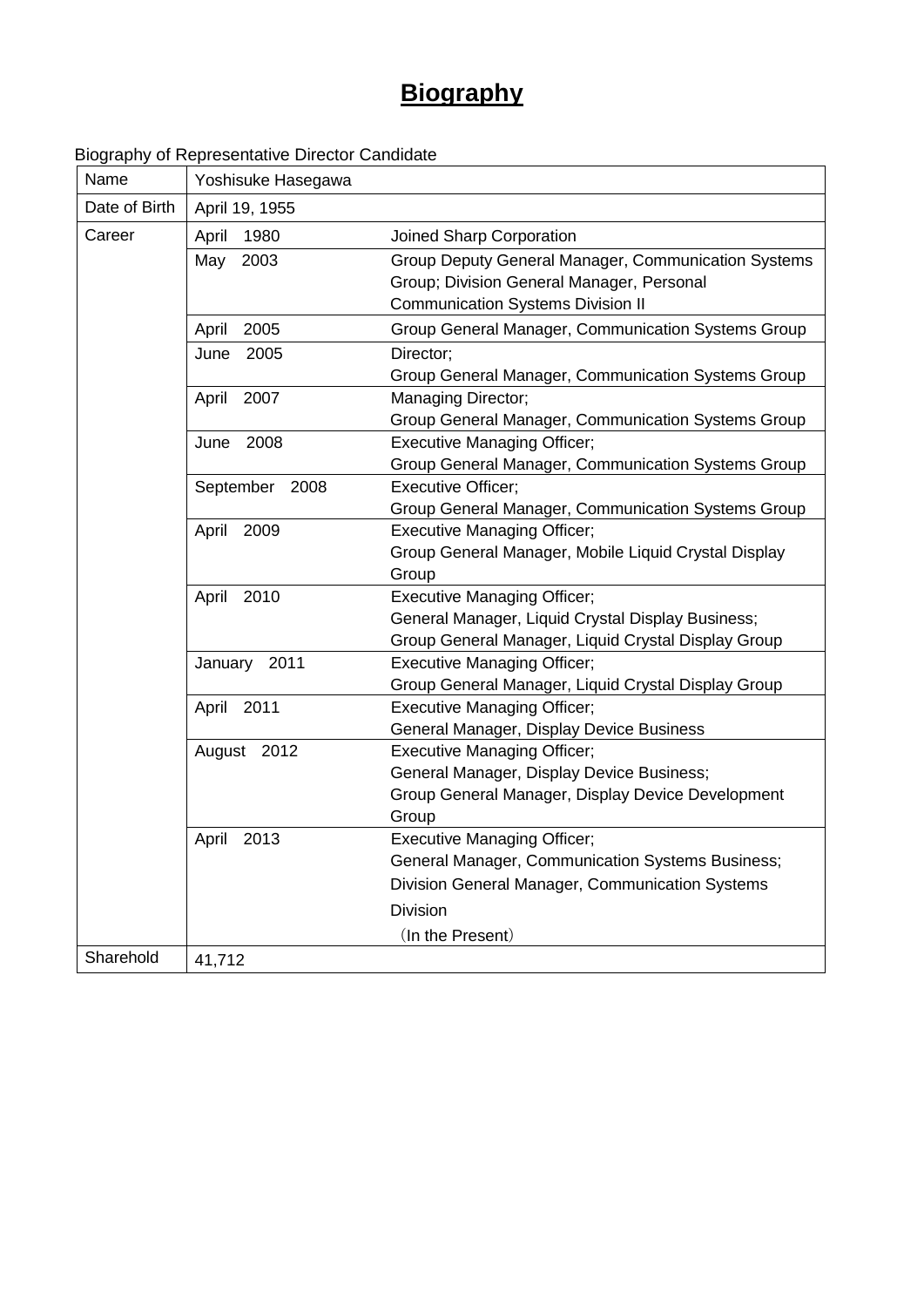|               | <b>Biography of Director Candidates</b> |                                                                                                                                                   |
|---------------|-----------------------------------------|---------------------------------------------------------------------------------------------------------------------------------------------------|
| Name          | Tsutomu Handa                           |                                                                                                                                                   |
| Date of Birth | September 10, 1954                      |                                                                                                                                                   |
| Career        | 1978<br>April                           | Joined Ministry of International Trade and Industry<br>(Currently Ministry of International Trade and Industry<br>$(METI)$ )                      |
|               | February<br>1991                        | Director, General Affairs Division, General Coordination<br>and Policy Planning Department, Kansai Bureau of<br>Economy, Trade and Industry, MITI |
|               | 1992<br>June                            | Director, Strategic Planning Office, Trade Policy Bureau,<br><b>MITI</b>                                                                          |
|               | October<br>1993                         | Director, Asia-Pacific Regional Cooperation, Trade Policy<br>Bureau, MITI                                                                         |
|               | 1994<br>May                             | Director, Commerce and Consumer Credit Division,<br>Economic and Industrial Policy Bureau, MITI                                                   |
|               | June<br>1996                            | Director, Media and Information Office, Trade Policy<br>Bureau, MITI                                                                              |
|               | October<br>1997                         | Counselor, Embassy of Japan in Germany                                                                                                            |
|               | 2001<br>January                         | Director, Iron and Steel Division, Manufacturing Industries<br>Bureau, Ministry of Economy, Trade and Industry, METI                              |
|               | 2003<br>July                            | Director, Policy Planning Division, Director-General's<br>Secretariat, Small and Medium Enterprise Agency, METI                                   |
|               | 2004<br>June                            | Director General, Consumer Affairs Dept., METI                                                                                                    |
|               | September<br>2005                       | President, Organization for Small and Medium Enterprises<br>and Regional Innovation                                                               |
|               | July<br>2007                            | President, Japan Electronics and Information Technology<br>Industries Association(JEITA)                                                          |
|               | August 2014                             | Executive Officer, Branch General Manager, Tokyo<br>Branch, Sharp Corporation<br>(In the Present)                                                 |
| Sharehold     | 11,000                                  |                                                                                                                                                   |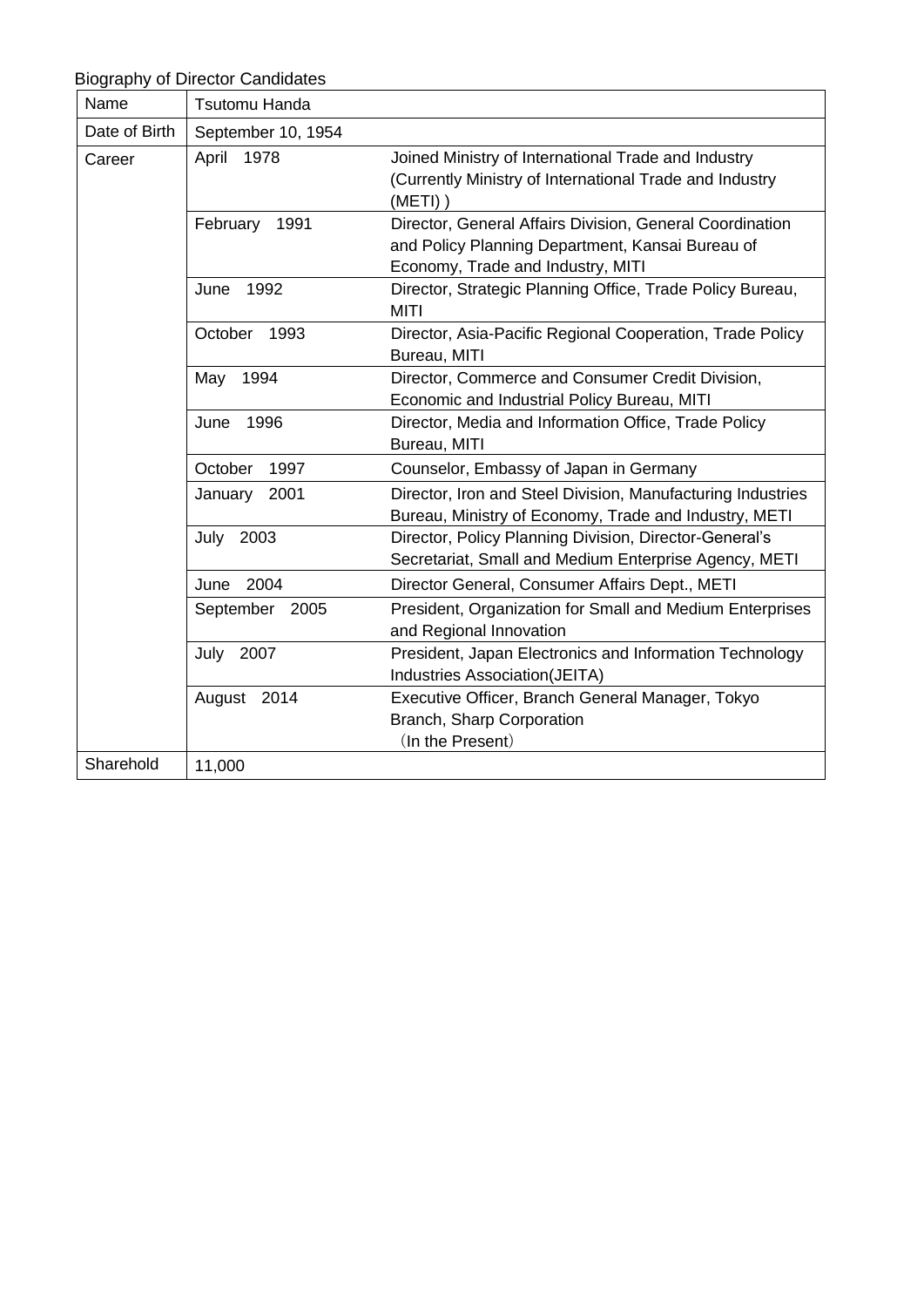| Name          | Satoshi Sakakibara |                                                                                                                                                    |
|---------------|--------------------|----------------------------------------------------------------------------------------------------------------------------------------------------|
| Date of Birth | October 8, 1958    |                                                                                                                                                    |
| Career        | 1981<br>April      | Joined Sharp Corporation                                                                                                                           |
|               | 2006<br>April      | Department General Manager, Strategic Planning<br>Department, Corporate Accounting and Control Group                                               |
|               | November<br>2007   | Department General Manager, Accounting Department,<br><b>Audio-Visual Systems Group</b>                                                            |
|               | 2010<br>May        | General Manager, Administration; Department General<br>Manager, Accounting Department, Audio-Visual Systems<br><b>Administration Group</b>         |
|               | 2011<br>January    | Group Deputy General Manager, Audio-Visual Systems<br>Group; General Manager, Administration;<br>Department General Manager, Accounting Department |
|               | 2012<br>June       | Group Deputy General Manager, Corporate Accounting<br>and Control Group; General Manager, Strategic Planning                                       |
|               | January<br>2013    | <b>Executive Officer;</b><br>Group General Manager, Corporate Accounting and<br><b>Control Group</b>                                               |
|               | 2013<br>April      | <b>Executive Officer;</b><br>Chief Officer, Accounting and Cost Structural Reform,                                                                 |
|               |                    | Corporate Management Group<br>(In the Present)                                                                                                     |
| Sharehold     | 3,632              |                                                                                                                                                    |

| Name          | Masahiro Sumita   |                                                                                               |
|---------------|-------------------|-----------------------------------------------------------------------------------------------|
| Date of Birth | January 19, 1952  |                                                                                               |
| Career        | 1979<br>April     | Attorney at law. Belong to Tokyo Bar Association                                              |
|               | 1995<br>April     | Partner of Century Law Office                                                                 |
|               | 1998<br>April     | Managing Director of Board of Japan Federation of<br>Bar Associations (Until March 1999)      |
|               | 2000<br>April     | Executive Director of The Resolution and Collection<br>Corporation                            |
|               | September<br>2002 | Corporate Executive Officer of The Resolution and<br>Collection Corporation (Until June 2004) |
|               | 2010<br>July      | Corporate Auditor of JOYFUL HONDA (Until September<br>2014)                                   |
|               | September<br>2010 | Chairman of Japan Industrial Solutions, Ltd. (Current)                                        |
|               | May 2012          | Director of SUMCO Corporation (Until March 2014)<br>(In the Present)                          |
| Sharehold     | 0                 |                                                                                               |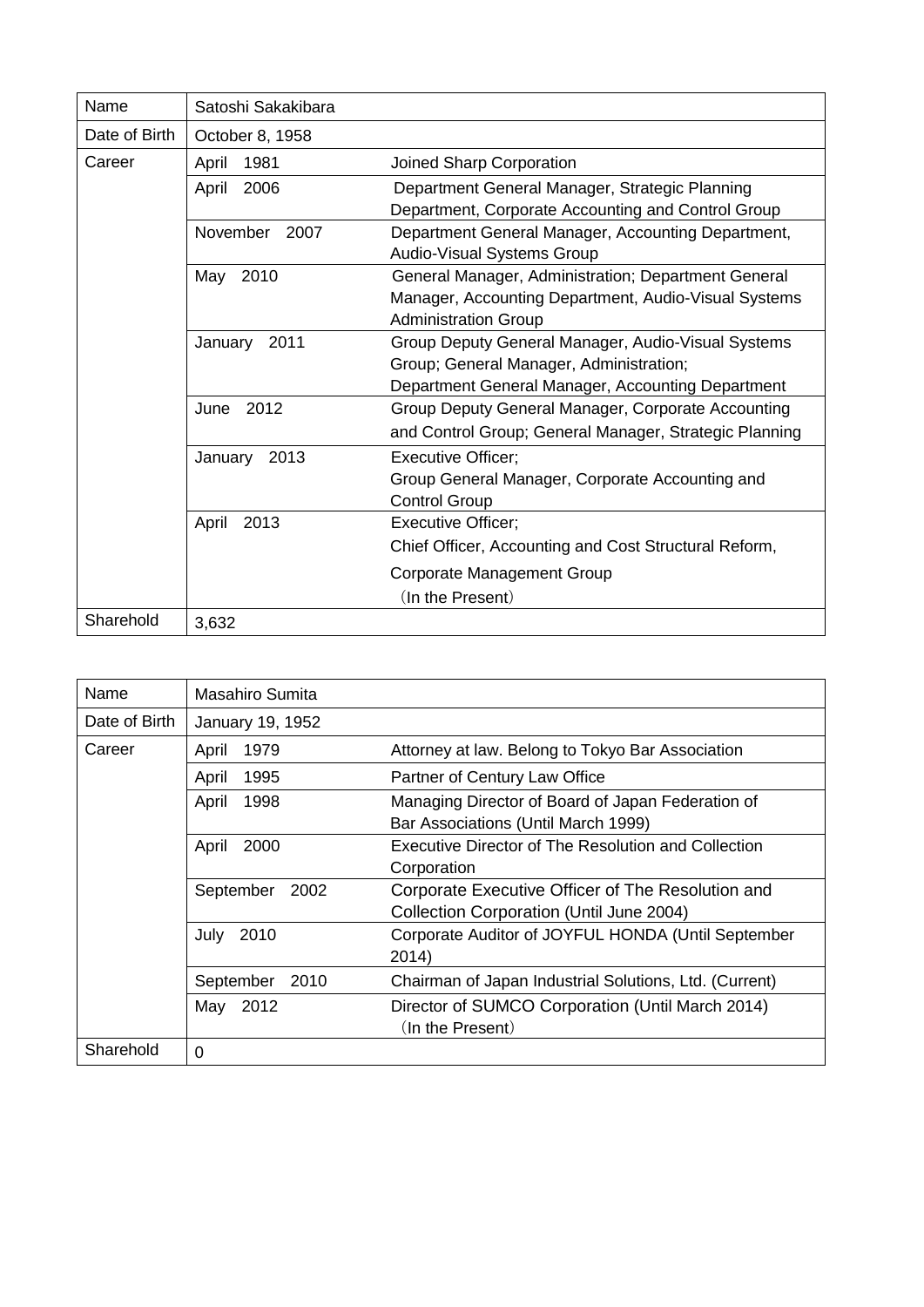| Name          | Shinichi Saito    |                                                                                                                                                                                  |
|---------------|-------------------|----------------------------------------------------------------------------------------------------------------------------------------------------------------------------------|
| Date of Birth | January 16, 1949  |                                                                                                                                                                                  |
| Career        | 1971<br>April     | Joined Marubeni-lida Co., Ltd. (Currently Marubeni<br>Corporation)                                                                                                               |
|               | 1997<br>April     | Executive Vice President & CFO, Marubeni America<br>Corporation                                                                                                                  |
|               | 2000<br>April     | General Manager of the Project Finance Division                                                                                                                                  |
|               | 2001<br>June      | Executive Officer and General Manager of the Finance<br><b>Division</b>                                                                                                          |
|               | 2002<br>April     | Executive Officer and General Manager of the PR/IR<br><b>Division</b>                                                                                                            |
|               | September<br>2002 | Resign the Executive Officer of Marubeni Corporation                                                                                                                             |
|               | January 2003      | Joined Ernst & Young Global Finance Services Co., Ltd<br>as Managing Director                                                                                                    |
|               | 2004<br>July      | Appointed as a member of the Enterprise Turnaround<br>Review Committee of the RCC (Current)                                                                                      |
|               | July 2005         | Appointed as Representative Director of Ernst & Young<br>Transaction Advisory Services Co., Ltd.("EYTAS")                                                                        |
|               | 2009<br>July      | Appointed as Representative Director and CEO of EYTAS                                                                                                                            |
|               | July<br>2010      | Appointed as Managing Director, General Manager of the<br>Accounting and Business Development Division of the<br>Global Markets Office of Ernst & Young ShinNihon LLC<br>"EYSN") |
|               | 2013<br>May       | Joined Japan Industrial Solutions, Ltd. as President &<br>CEO(Current)                                                                                                           |
|               | 2013<br>June      | Appointed as Corporate Auditor of Sumitomo Mitsui Trust                                                                                                                          |
|               |                   | Holding, Inc. (Current)                                                                                                                                                          |
|               |                   | Appointed as Corporate Auditor of Sumitomo Mitsui Trust                                                                                                                          |
|               |                   | Bank, Ltd.(Current)                                                                                                                                                              |
|               | July 2014         | Appointed as Director, member of the board of Unitika Ltd.,<br>(Current)<br>(In the Present)                                                                                     |
| Sharehold     | $\mathbf 0$       |                                                                                                                                                                                  |